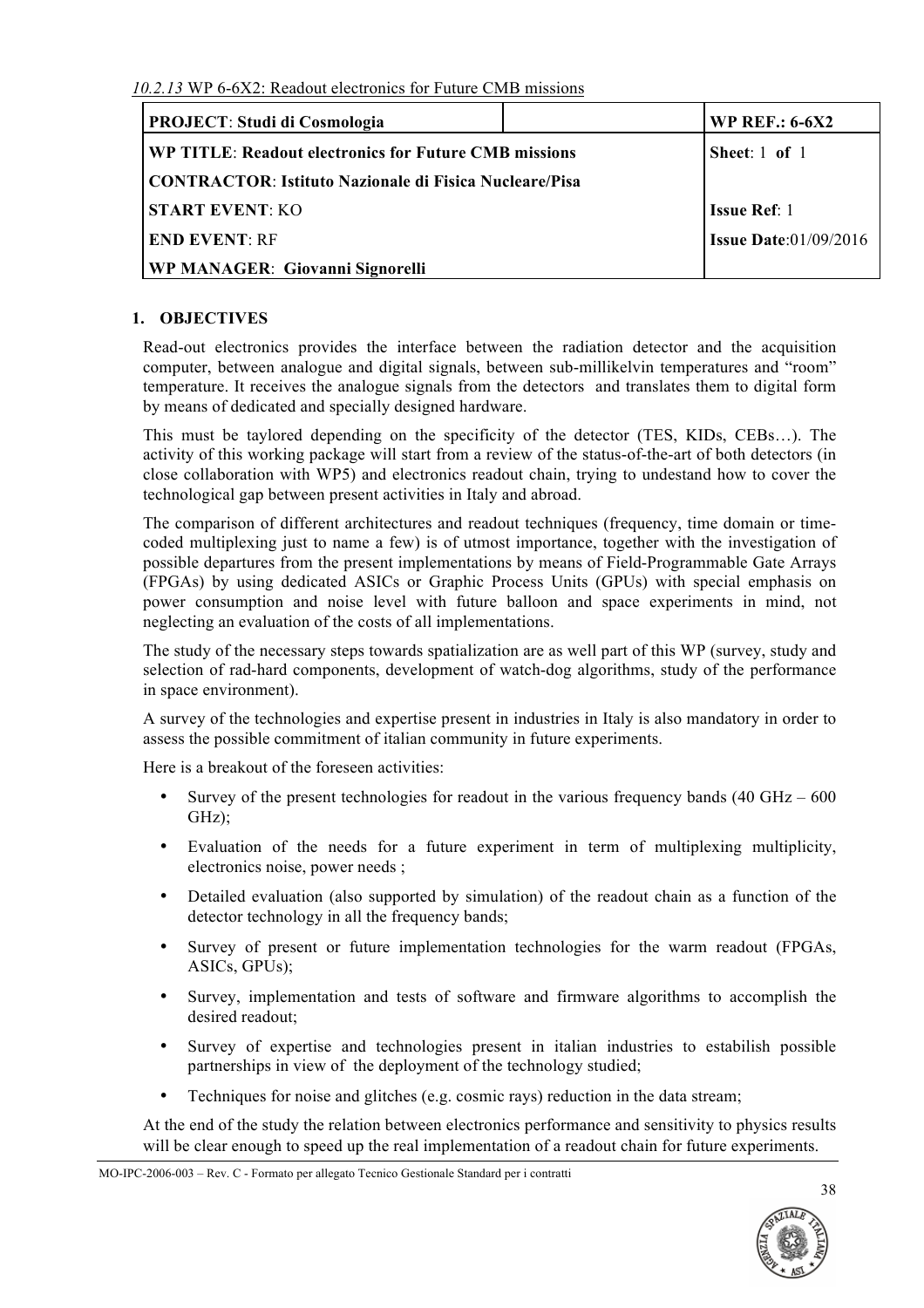All the activity will be carried on in close connection with WP5 (new detector technologies) and WP4 (test facilities). For the survey to be effective collaborations with WP2 and WP3 (future balloon-borne and space experiments) are vital. A collaboration in data analysis (WP11) is essential in designing the path from the physics signal to the physics result.

### **2. INPUTS**

- Contract and Technical Annex
- Work plan & Schedule

### **3. TASKS**

- Survey of present worldwide technology for detectors and related readout electronics in all the frequency range. Comparative table of the readout techniques being devised with particular emphasis on noise and sensitivity performance  $-6$  m;
- Analysis of possible implementation platforms to be used in a future experiment compatible with the expected multiplexing, multiplicity, noise  $-6m$ ;
- Design and simulation of alternative detector-readout schemes compatible with the physics requirements and the technological limitations (e.g. simulation of cross talk between adjacent signals, behavior of transmission lines, definition of optimal parameters such as ADC/DAC resolution) –  $12 \text{ m}$ ;
- Study of possible implementations of readout chains from a realization viewpoint (cost, power consumption, ADC/DAC model availability, transmission line details) – 12 m
- Design of the software and firmware algorithms for the control and readout of detector chains – 18 m;
- Survey of possible industrial partnerships in Italy to be able to deploy a complete detectorelectronics chain – 6 m;
- Develop a complete design concept for next generation balloon and/or space experiments with detailed evaluation of noise and sensitivity level, costs, power needs – 12 m.
- Study of the impact of cosmic rays in the signal of various detectors and development of dedicated algorithms for raw data cleaning  $-12$  m;
- Application of such techniques to perform LSPE SWIPE experiment data reduction 12 m;

## **4. OUTPUTS**

### SEMESTER 1

- (to other WPs) Comparative table of readout technologies being developed in the various frequency ranges:
- (from WP6-6X1) Comparative table of detector technologies being developed with respective readiness level and technical characteristics;
- (from WP3-6X1 and WP4-6X1) Preliminary table containing assessments on sensitivity/objecives to perform physics searches;

### SEMESTER 2

#### • (to other WPs) Comparative table of current and possible implementation platforms;

MO-IPC-2006-003 – Rev. C - Formato per allegato Tecnico Gestionale Standard per i contratti